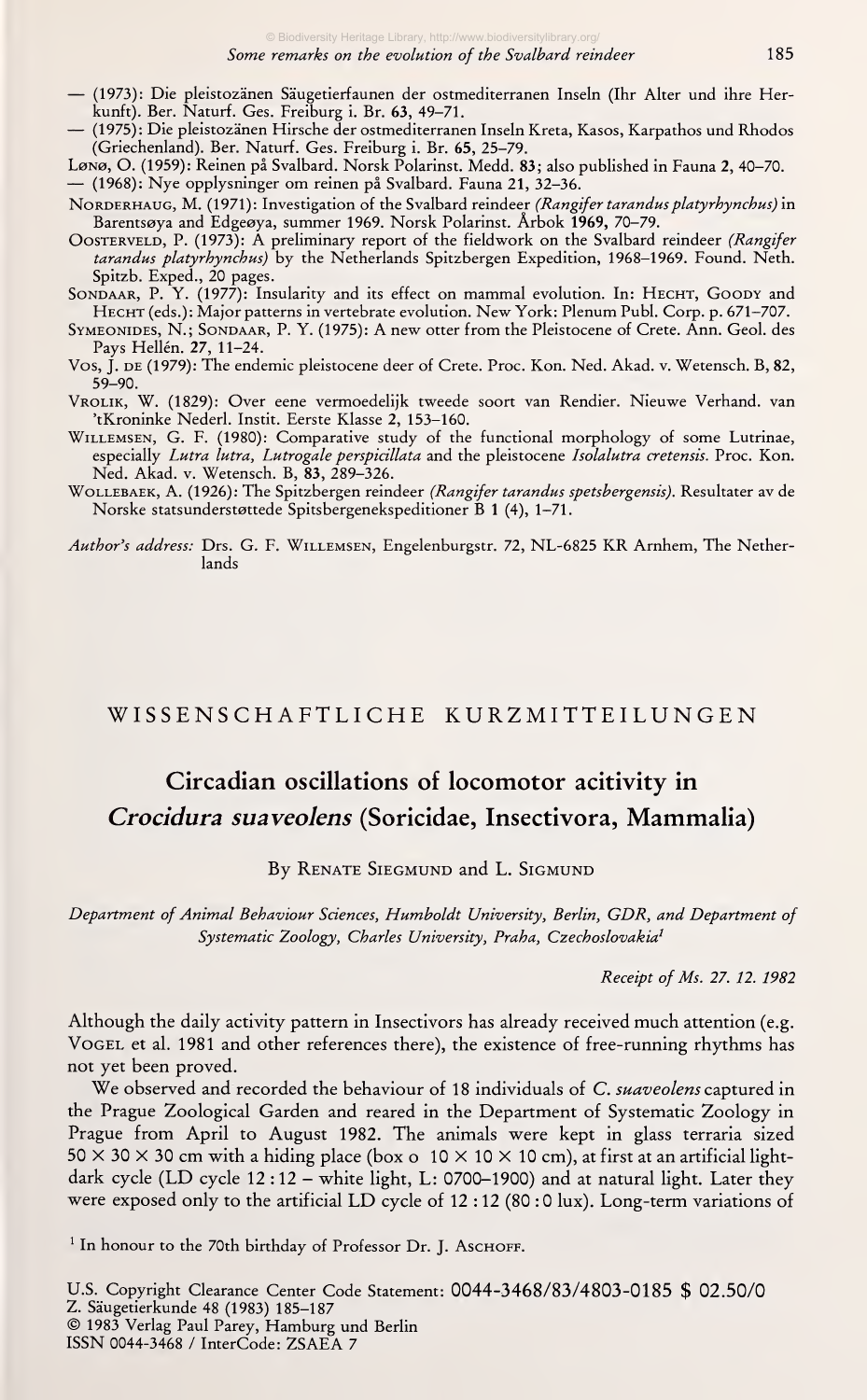temperature in the room ranged from 20 to 26 °C, relative humidity reached 60 %-70 %. Daily variations were not recorded. The animals were daily fed, at 10 a.m. (central European time), a mixture of minced pork liver, heart, spieen and kidneys ad libidum, and mealworms. Drinking water was enriched with B-complex vitamins per inj. once aweek. The locomotor activity was observed by means of an infrared light beam (SIEGMUND and Kapischke 1982), registered by contours, continually recorded at one-hour intervals, and plotted by computer.

All animals observed  $(n = 18)$  were distinctly nocturnal under those conditions (Figs. 1, 2 - LD). Although there are individual variations in the results all can by reliably reproduced (Siegmund and Sigmund, in prep.). Free-running rhythms were proved by rearing non-operated animals under constant conditions, and by bilateral eye enucleation. Details of the rearing conditions are shown in illustrations.

In constant total darkness (DD) the non-operated animals developed <sup>a</sup> free-running rhythm with the period growing shorter (Fig.  $1 - DD$ ). The circadian period ( $\tau$ ) could not



Fig. 1 (left). Locomotor activity in Crocidura suaveolens (No. 10 –  $\delta$  ad, body weight = 6.7 g) in LD cycle 12:12 (L: 0700-1900; 80:0 lux) and free-running rhythm with a circadian period ( $\tau$ ) under constant conditions (DD, LL,  $F = food$ ). The 24-hour record has been double plotted to permit visualisation of continuous 48-h spans. Recording period: May-August.  $\tau_{DD} = 22$  h 22 min.  $\tau_{LL}$  = 25 h 51 min. Fig. 2 (right). Activity phase shifts in bilaterally blinded Crocidura suaveolens (No. 5 – 9 ad, body weight = 7.0 g). The time of enucleation of eyes is indicated by  $\tau$ .

be accurately determined only in one pregnant female. When DD conditions were over the female had three young aged about 9 days.

At constant illumination (LL, 80 lux) the period was growing longer, so that circadian periods of all observed animals ( $n = 7$ ) differed from the periods in DD, with individual distinctions. These results are in accordance with the circadian rule formulated by Aschoff (1960). The amount of locomotor activity diminished at constant illumination (Fig. <sup>1</sup> - LL). The values of locomotor activity at LL are once more graphically represented in a more suitable scale (Fig.  $1 - LL$ ) to show the full difference in free-running under the LL and DD conditions.

The bilateral eye enucleation ( $n = 7$ ) always affected the experimental animals in the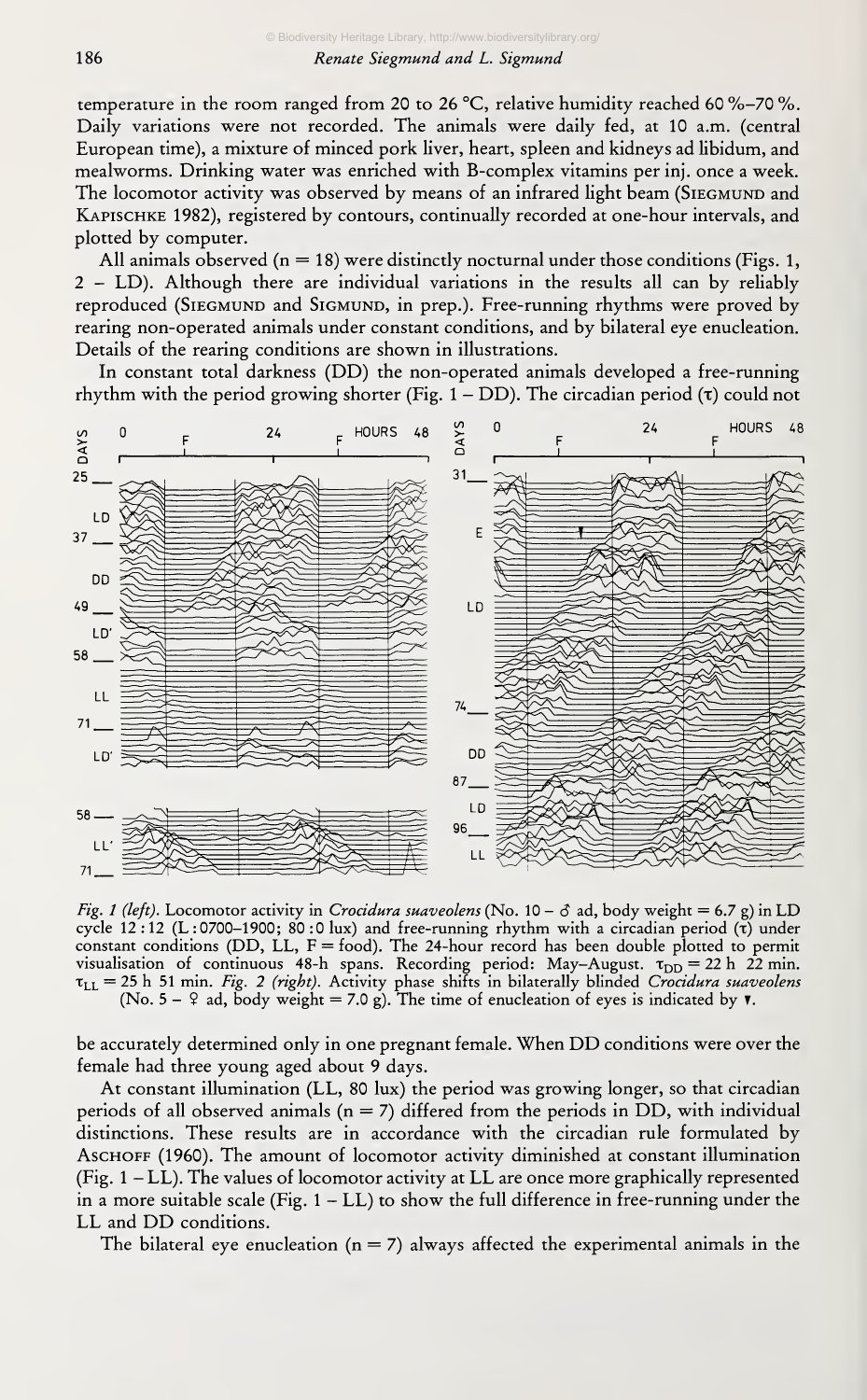same way as constant darkness affected the healthy ones, disregarding light conditions (Fig. 2). These results indicate that in C. suaveolens the locomotor activity is synchronized with the light-dark cycle most probably through the eyes. The conclusions should by verified in other Soricids by further experimental morphological studies (SIGMUND and SIEGMUND, in prep.).

The free-running rhythm recorded in non-operated animals under constant conditions could by switched to a 24-hour rhythm shortly after an introduction of the "Zeitgeber" cycle (Fig.  $1 - LD'$ ). For a short time there was a conspicuous oscillation in the locomotor activity, connected with re-entrainment of the experimental animals. Control animals always remained synchronized with the LD cycle; daily feeding did not act as <sup>a</sup> "Zeitgeber" at all.

#### Acknowledgements

We thank Dr. F. SEDLÁCEK and Miss M. Cízová for their valuable help in the experiments.

#### Literature

- Aschoff, J. (i960): Enogenous and endogenous components in circadian rhythms. Cold Spring Harbor Symp. quant. Biol. 25, 11-28.
- SIEGMUND, R.; KAPISCHKE, H.-J. (1983): Investigations of the motor and locomotor activity of the common shrew (*Sorex araneus* L.) by different recording procedures. Zool. Anz. (in press).
- Vogel, P.; Genoud, M.; Frey, H. (1981): Rhythme journalier d'activite chez quelques crocidurinae africains et europeens (Soricidae, Insectivora). Rev. Ecol. (Terre et Vie) 35, 97-108.
- Authors' addresses: Dr. RENATE SIEGMUND, Bereich Verhaltenswissenschaften, Sektion Biologie der Humbold-Universität zu Berlin, Invalidenstraße 43, 1040 Berlin, DDR, and Dr. LEO SIGMUND, Department of Systematic Zoology, Charles University, 128 44 Praha 2, CSSR

# Vocal communication in the megachiropteran bat Rousettus aegyptiacus: Development of isolation calls during postnatal ontogenesis

### By H. Herbert

Lehrbereich Zoophysiologie der Universität Tübingen

Receipt of Ms. 31.1. 1983

Mutual acoustical communication between mother and infant during parental care is very important for the survival of the juvenile. Isolation calls (i-calls) uttered by the juvenile enable the mother to find the young separated from her. Descriptions of i-calls ("Stimmfühlungslaute" or "Verlassenheitslaute") in megachiropteran bats are given by GOULD (1979) for Eonycteris spelaea, KULZER (1958) for Rousettus aegyptiacus, NELSON (1964) for Pteropus poliocephalus, and NEUWEILER (1969) for Pt. giganteus. Subsequently it will be shown, how these calls change in the course of ontogenesis in Rousettus aegyptiacus.

A juvenile R. aegyptiacus was separated from its mother at different ages (see tab.) in order to elicite i-calls. Sounds were recorded while the young was either hand held or hanging on the wall of the cage.

U.S. Copyright Clearance Center Code Statement: 0044-3468/83/4803-0187 \$ 02.50/0  $\odot$  1983 Verlag Paul Parey, Hamburg und Berlin ISSN 0044-3468 / InterCode: ZSAEA <sup>7</sup>